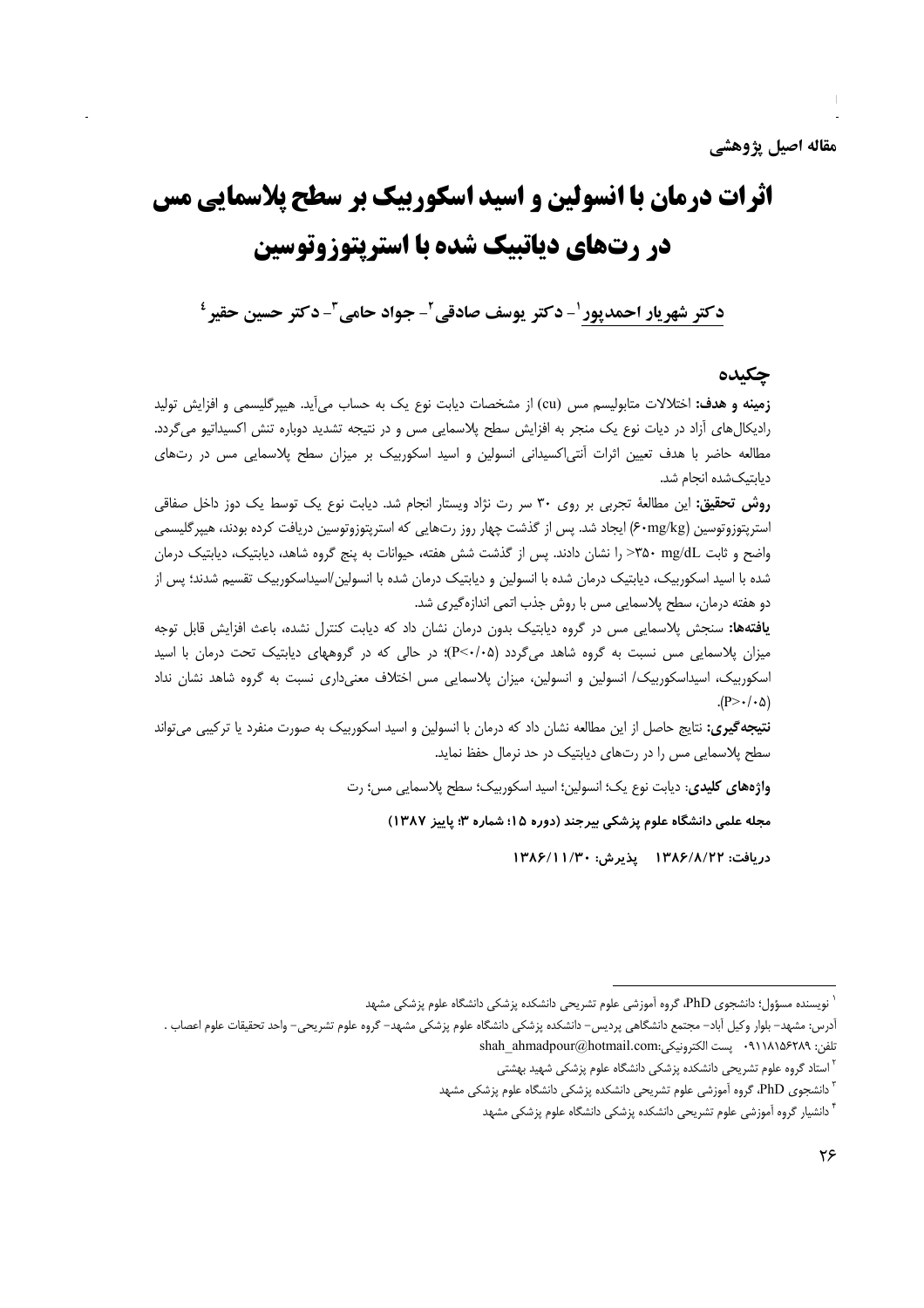### مقدمه

اختلال در متابولیسم مس (cu) به عنوان یک ویژگی دیابت نوع یک شناخته شده است؛ به طوری که تحقیقات نشان داده است، رتهای دیابتیک در مقایسه با گروههای شاهد دارای غلظتهای بالای مس در پلاسما و کبد هستند  $(\tau - \gamma)$ .

افزایش سطح مس در بیماران دیابتیک با مشکلاتی همچون رتینوپاتی و پرفشاری خون همراه میباشد؛ به گونهای که در متابولیسم مس مسؤول پیشرفت پاتولوژیهای وابسته به دیابت نوع یک میباشد (۴).

مهمترین ویژگی دیابت نوع یک هیپرگلیسمی است که با تشدید تنش اکسیداتیو، تولید رادیکالهای آزاد و گلیکوزیلاسیون پروتئینها همراه است؛ این نوع پروتئینها دارای تمایل فراوان برای اتصال با مس هستند. با اتصال مس به پروتئینهای کلیگوزیله، واکنشهای اکسیداسیون و احیا، فعال و منجر به تشدید بیشتر تنش اکسیداتیو و تولید رادیکال های آزاد در دیابت می گردد (۴-۶). افزایش تنش اکسیداتیو مهمترین عامل در صدمه به پروتئینها، لیپیدها و DNA سلولی است (۷-۱۱).

Niru-Addams و همکاران نشان دادند که دیابت ناشی از استریتوزوتوسین باعث اختلال در متابولیسم مس و سیستم دفاعی در مقابل اکسیدانها میگردد (۱۲)؛ Walter و همکاران نیز، پیشرفت پاتولوژیهای وابسته به دیابت را با اختلال در متابولیسم مس مرتبط دانستند (١٣).

مطالعات انجام شده، بر نقش رادیکالهای آزاد در ایجاد چرخهٔ گلیگوزیلاسیون پروتئینها و افزایش پلاسمایی مس متعاقب آن تأكيد دارد (١۴).

دیابت منجر به کاهش ظرفیتهای آنتی|کسیدانی مثل CuSoD و کاهش سطح سرمی اسید اسکوربیک می گردد (۱۵)؛ بنابراین با توجه به اهمیت رادیکال های آزاد در تشدید کمیلکاسیونهای دیابت پیشگیری و یا خنثی سازی اثرات آنها در کاهش یاتولوژیهای وابسته به تغییرات متابولیسم مس در

دیابت نقش بسزایی دارد. در ارتباط با تأثیر عوامل آنتی اکسیدانی بر میزان مس پلاسما اطلاعات کمی وجود دارد؛ بنابراین تحقیق حاضر نیز با هدف تعیین و مقایسه اثرات انسولین و اسیداسکوربیک به صورت منفرد یا ترکیبی بر میزان تغییرات سطح پلاسمایی مس در رتهای دیابتیک شده با استريتوزوتوسين انجام شد.

# روش تحقيق

برای انجام این مطالعه تجربی از رتهای نر نژاد ویستار با سنّ تقریبی ۸ هفته و وزن ۲۴۰–۲۶۰ گرم استفاده شد. از همهٔ حیوانات در دمای ۲۳–۲۵ درجه سانتیگراد و رطوبت ۵۰٪ نگهداری شد و دسترسی کافی به آب و غذای استاندارد تأمین گردید. مداخلات آزمایشگاهی در طی روز و بر اساس دستورالعمل تصویب شده در دانشگاه علوم پزشکی مشهد صورت يذيرفت.

با استفاده از تزریق یک واحد استریتوزوتوسین ٌ حل شده در نرمال سالین به مقدار ۶۰ میلیگرم/کیلوگرم به صورت داخل صفاقی (IP) در رتهای گروههای تجربی، دیابت ایجاد گردید. نمونههای گروه شاهد فقط نرمال سالین دریافت نمودند (۱۷،۱۶). چهار روز پس از تزریق استریتوزوتوسین، مقدار گلوکز خون ناشتا از طریق ورید دمی و با استفاده از دستگاه گلومتر دیجیتالی<sup>†</sup> کنترل گردید. رتهایی که قند خون بالاتر از ۲۵۰mg/dL داشتند، به عنوان دیابتیک در نظر گرفته شدند. (قند خون تمامی رتهایی که استریتوزوتوسین دریافت کرده بودند، بالاتر از mg/dL ۴۵۰ بود.)

شش هفته پس از اثبات دیابت، حیوانات به ترتیب زیر به ینج گروه (هر گروه شامل شش رت) تقسیم بندی شدند: گروه اول: شاهد، گروه دوم: حیوانات دیابتیک بدون درمان، گروه سوم: حیوانات دیابتیک تحت درمان با انسولین، گروه چهارم: حیوانات دیابتیک تحت درمان با انسولین و اسید اسکوربیک و گروه پنجم: حیوانات دیابتیک تحت درمان با

<sup>\*</sup> Sigma Chemical, St. Louis, MO <sup>†</sup> BIONIME, Swiss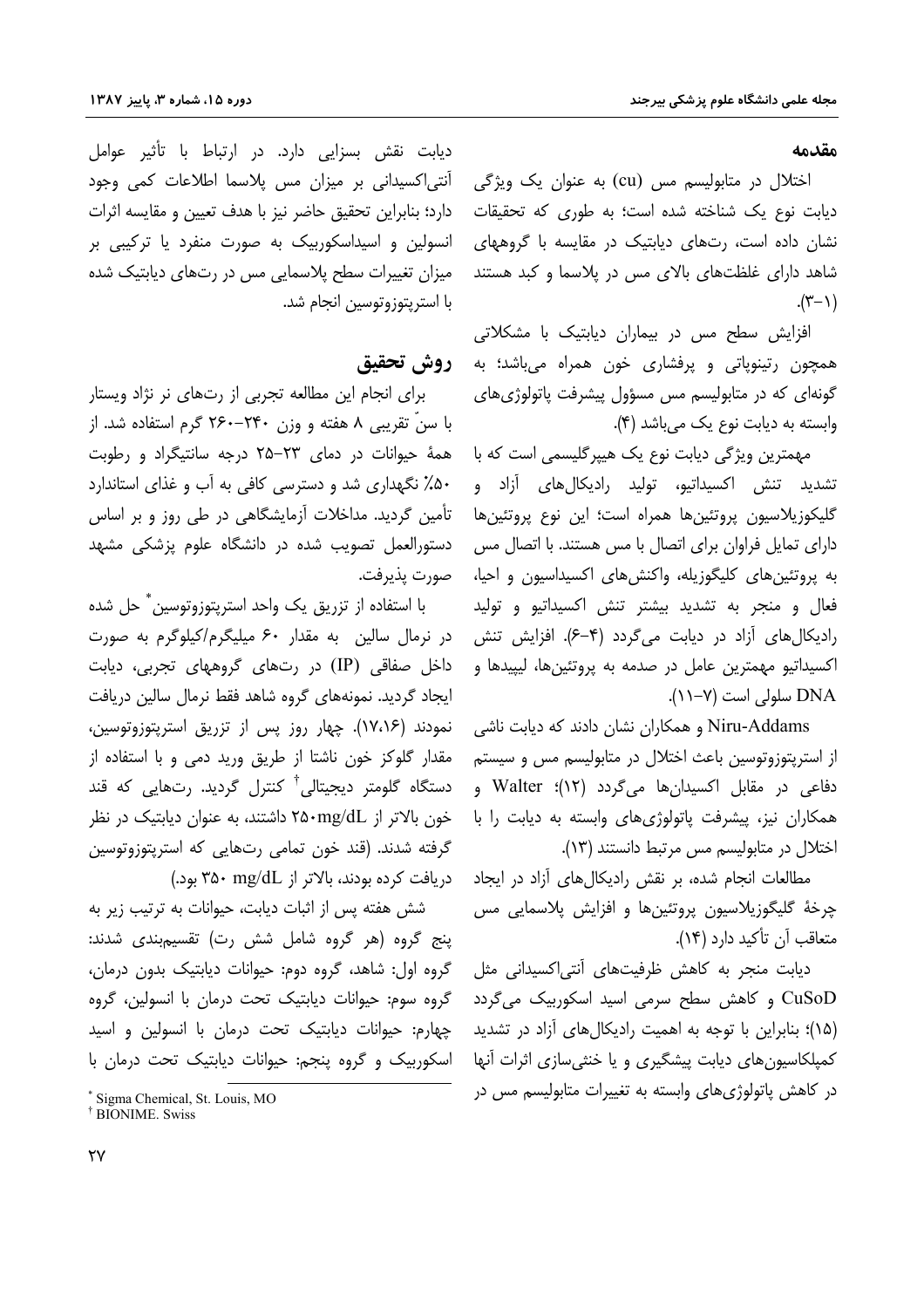اسید اسکورییک.

درمان با اسید اسکوربیک و انسولین به مدت دو هفته اجرا گردید و در طول دورهٔ درمان، قند خون حیوانات نیز کنترل میشد. درمان با انسولین (NPH ساخت شرکت (۹/۳۶-۲۱۶/۹۳). اکسیر) به صورت زیر جلدی (SC) به میزان چهار واحد در روز صورتگرفت. دوز انسولین از یک مطالعه اولیه به دست آمد (۳)؛ برای اطمینان از این که دوز مورد استفاده باعث دورههای هیپر/هیپوگلیسمی نشود، در طول یک دوره ۷۲ ساعته، میزان قند خون هر چهار ساعت در پنج رت دیابتیک كنترل گرديد.

> اسید اسکوربیک (شرکت دارویخش) نیز به صورت تزریق داخل صفاتی (IP) به میزان ۸۰ mg/kg داخل صفاتی (IP) گردید. به منظور جمعآوری نمونهها، در پایان هفتهٔ دوم با استفاده از کلروفرم حیوانات بیهوش شدند و پس از باز کردن قفسه سينه مقدار ٣ ميلي ليتر خون از قلب خارج و در لولههاي هپارینیزه آماده گردید؛ سپس نمونهها سانتریفوژ (۳۰۰۰ دور در دقیقه به مدت ۱۰ دقیقه) و پلاسمای جدا شده در ویال های عاری از عناصر فلزی در دمای ۴°C نگهداری گردید. مقدار پلاسمایی مس با استفاده از روش اسیکتروفتومتری جذب اتمی مدل CAT 3000 در دانشکدهٔ داروسازی دانشگاه علوم پزشکی مشهد تعیین گردید. تمامی مقادیر بر اساس میکروگرم/دسی لیتر گزارش شد.

تمامی اطلاعات خام به دست آمده بر اساس میانگین و انحراف معيار بيان گرديد و مقايسه با استفاده از آزمون t، ANOVA یک طرفه و Tukey انجام شد. اختلاف مقادیر کمتر از ۰/۰۵ معنی دار تلقی گردید.

## بافتهها

چهار روز پس از تزریق استرپتوزوتوسین، میزان قند خون رتهایی که تحت تزریق با استریتوزوتوسین قرار گرفته بودند، نسبت به گروهی که فقط سالین دریافت کرده بودند، افزایش معنی داری را نشان داد (P<۰/۰۵) (نمودار ۱)؛ همچنین

رتهای دیابتیک علائم دیگر دیابت همچون پرادراری و پرنوشی را نیز بروز میدادند و دچار کاهش وزن به مقدار ۳۴–۳۵ گرم پس از چهار هفته از القای دیابت شدند

در طی دو هفته درمان، گروههای دیابتیک و تحت درمان با اسید اسکوربیک، نسبت به سایر گروهها دارای میزان قند خون بالاترى بودند (P<٠/٠۵)؛ از طرفي ميزان قند خون در گروههای تحت درمان با انسولین و انسولین/اسید اسکوربیک در مقایسه با گروه شاهد اختلاف معنیداری نشان نداد (P>٠/٠۵). اطلاعات به دست آمده از سنجش سطح پلاسمایی مس نشان داد که گروه دیابتیک بدون درمان دارای سطح پلاسمایی مس بالاتری نسبت به گروه شاهد بودند؛ در حالی که سطح پلاسمایی مس در گروههای تحت درمان با انسولین، انسولین/ اسید اسکوربیک و اسید اسکوربیک در مقایسه با گروه شاهد اختلاف معنی داری نشان نداد (جدول ١).



نمودار ۱- چهار روز پس از تزریق استروپتوزوتوسین، میزان قند خون رتهای دیابتیک نسبت به گروه شاهد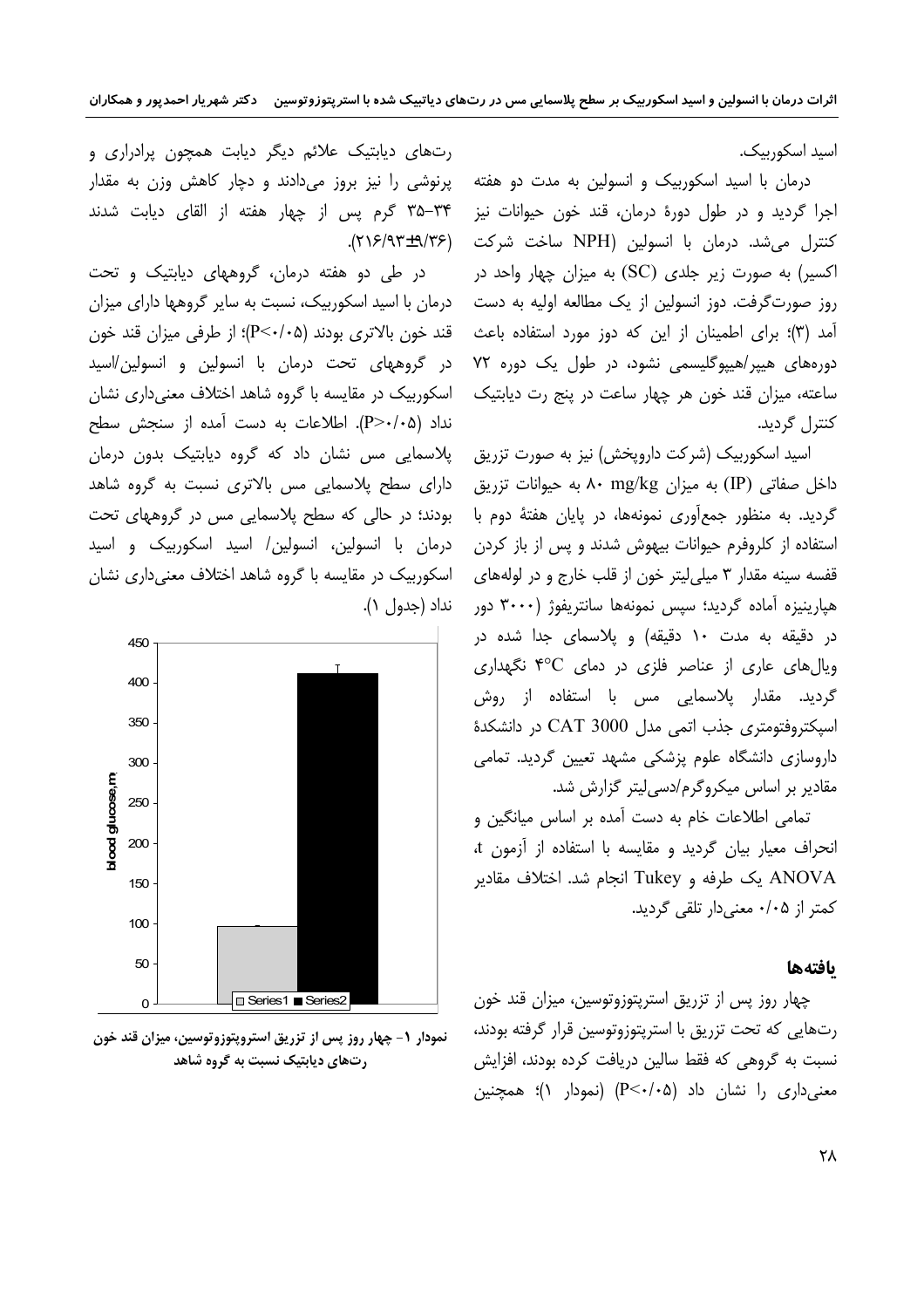| $Cu$ (mg/dL)<br>میانگین و انحراف معیار | $BG$ (mg/dL)<br>میانگین و انحراف معیار        | كروهها                         |
|----------------------------------------|-----------------------------------------------|--------------------------------|
| $V/Y$ + $\cdot$ /1۲                    | $\gamma$ / $\epsilon$ / $\epsilon$ / $\gamma$ | شاهد                           |
| $V/Y$ + $\cdot$ / 1                    | 118/QA±1A/TA                                  | ديابتيك/ انسولين               |
| $V/\Upsilon$ + $+$ /1 $\Lambda$        | $YY/\mathcal{A} \pm Y'Y'$                     | دیابتیک انسولین، اسکوربیک اسید |
| $Y/Y$ $\pm$ $\cdot$ / $\wedge$         | <b>TAA/YQ±\A/YA*</b>                          | دیابتیک/ اسکوربیک اسید         |
| $9/VV \pm 1/V\Lambda^*$                | $T97 + \Delta 7/V7*$                          | ديابتيك بدون درمان             |

جدول ١- مقايسه ميزان تغييرات قند خون و سطح پلاسمايي مس پس از دو هفته درمان

 $P<\cdot/\cdot\Delta^*$ 

ىحث

یافتههای این تحقیق نشان داد که دیابت کنترلنشده، باعث افزایش سطح پلاسمایی مس در رتهای دیابتیک می شود؛ در مطالعه Niru Addams و همکاران نیز رتهای دیابتیک شده با استرپتوزوتوسین دارای میزان پلاسمایی مس بالاتری نسبت به گروههای شاهد بودند؛ همچنین یافتههای ایشان نشان از اختلال در متابولیسم مس در رتهای دیابتیک داشت؛ بدین صورت که این حیوانات قادر به تنظیم سطح یلاسمایی مس تحت شرایط تغذیهای با محتوای مس بالا و یا پایین نیستند که منجر به انباشته شدن مس در بعضی بافتها میگردد (۱۲)؛ بر طبق یافتههای این تحقیق درمان رتهای دیابتیک با انسولین، اسیداسکوربیک انسولین و اسیداسکوربیک به تنهایی میتواند میزان پلاسمایی مس را در حد نرمال حفظ نماید و در این رابطه مقادیر مس سنجش شده در این گروهها، اختلاف معنیداری با گروه شاهد نشان نداد.

علت عمدهٔ کمپلیکاسیونهای وابسته به دیابت نوع یک، هیپرگلیسمی میباشد که از طریق افزایش تولید گونههای راکتیو مانند ROS باعث بروز پاتولوژیهای متعددی میگردد  $(\lambda \wedge)$ .

رتهای دیابتیک تحت درمان با اسید اسکوربیک، دارای هیپرگلیسمی واضحی نسب*ت* به گروههای تحت درمان انسولین و یا انسولین/ اسیداسکوربیک بودند و اسیداسکوربیک به تنهایی تأثیری در پایین آوردن قند خون نداشته است. اسیداسکوربیک یک آنتی اکسیدان قوی محلول در آب است

که در بیماریهایی که همراه با افزایش تنش اکسیداتیو هستند، دارای اهمیت درمانی میباشد (١٩).

مطالعات نشان داده است که با تشدید تنش اکسیداتیو در موارد ديابتيک، سرولوپلاسمين، پروتئين حامل مس، به شيوه غیر آنزیمی دچار گیکوزیلاسیون شده و قطعه قطعه میگردد و محتوای مس خود را آزاد می نماید و در نتیجه موجب افزایش میزان پلاسمای مس میگردد (۲۰)؛ در این حالت مس با پروتئینهای کلیگوزیله وارد واکنش و منجر به افزایش فعالیت اکسیدانی میگردد؛ در مقابل سیستم دفاعی آنتی|کسیدانی با کم کردن تنش اکسیداتیو، صدمات ناشی از این افزایش را می کاهد (۲۱).

به عقیده ما درمان با اسیداسکوربیک توانسته است با خنثی سازی و جمع آوری رادیکال های آزاد، از افزایش پلاسمایی مس جلوگیری کند؛ هر چند در این تحقیق، به دلایل تکنیکی، محتوی سرولوپلاسمین اندازهگیری نشد ولی یافتهها، نشاندهنده آن است که اسیداسکوربیک از تغییرات غیرآنزیماتیک سرولوپلاسمین نیز جلوگیری کرده و از روند افزایش میزان پلاسمایی مس در گروههای دیابتیک تحت درمان با اسیداسکوربیک پیشگیری نموده است.

اخیراً نیز در این رابطه گزارش شده است که اسیداسکوربیک می تواند مسیرهای منتهی به عوارض دیابت مثل مسیر پلی پول و گلیکوزیلاسیون پروتئینها را مهار نماید و پتانسیل کمپلیکاسیون های ناشی از هیپرگلیسمی را کاهش دهد (۲۱).

موارد مشابهی نیز در ارتباط با کاهش نشانگرهای تنش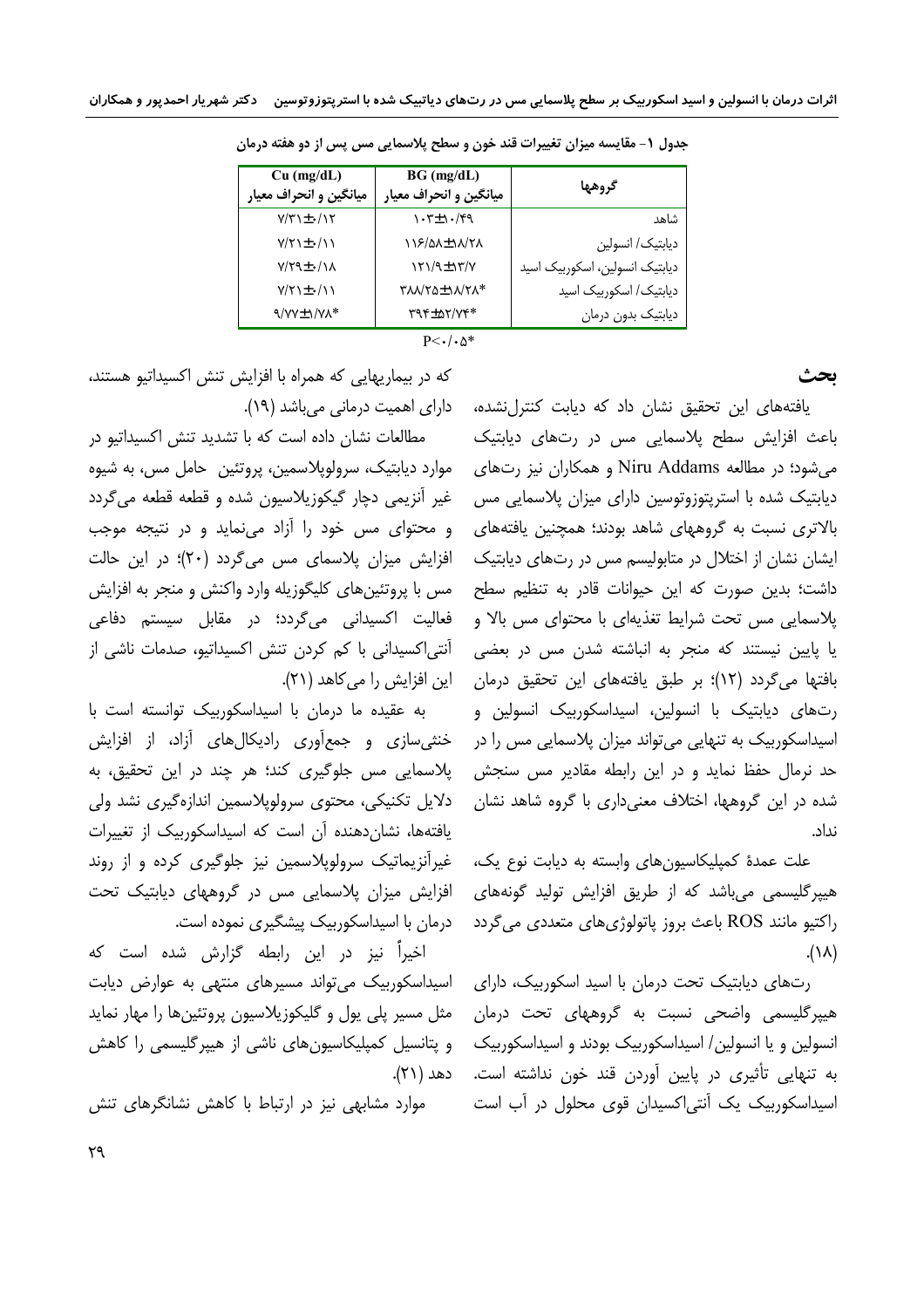اکسیداتیو مانند مالوندهاید در بافتهای عصبی رتهای ِ میزان پلاسمایی مس که برآیند تغییرات آنزیمی اس*ت*، مورد دیابتیک بعد از مصرف انسولین گزارش شده است (۲۳،۲۲). بررسی قرار گرفته است.

یافتههای تحقیق حاضر در گروههای دیابتیک تحت درمان با انسولین و اسیداسکوربیک نیز در این راستا می باشند **تقییچه گیری** و نشانِدهنده اثرات حفاظتی این درمانها بر حفظ میزان بر اساس یافتههای این تحقیق میتوان گفت که تأثیر پلاسمایی مس در موارد دیابتیک میباشند؛ دیابت و درمان با انسولین یا اسیداسکوربیک بر روی حفظ مقدار مس هیپرگلیسمی ناشی از آن با کاهش سیستمهای آنتی(کسیدانی ) پلاسمایی در رتهای دیابتیک پکسان است که به نوعی مثل سوپراکساید دیس موتاز مس (CuSoD) و کاهش تأکید بر افزایش دفاعی آنتی|کسیدانی در پروتکلهای درمانی سرولويلاسمين منجر به افزايس مس مي گردد (۲۴).

> در یک مطالعه اخیراً گزارش شده است که مصرف ویتامین C در رتهای دیابتیک، باعث کاهش میزان مالوندهايد و افزايش سيستم گلوتاتيون و سويراكسايدديس موتاز در اریتروسیتها می گردد (۱۹).

نتایج حاصل از مطالعه حاضر در تکمیل گزارشات قبلی است و به جای استفاده از روشهای پیچیده سنجش آنزیمی

### مناىح:

1- Lau AL, Failla ML. Urinary excretion of Zinc, Copper and Iron in the streptozotocin-diabetic rat. J Nutr. 1984; 114: 224-233.

آینده در بیماران دیابتیک دارد.

مراتب تشکر و قدردانی اعلام می گردد.

این تحقیق با حمایت مالی معاونت پژوهشی دانشگاه

علوم پزشکی مشهد انجام پذیرفته است که بدین وسیله

تقدیر و تشکر

2- Failla ML, Kiser RA. Altered tissue content and cytosol distribution of trace metals in experimental diabetes. J Nutr. 1981; 111: 1900-1909.

3- Chen ML, Failla ML. Metallothonein metabolism in the liver and kidney of streptozotocin- diabetic rat. Comp Biochem Physiol. 1988; 90: 439-445.

4- Walter RM, Uriu-Hare JY, Olin KL, Oster MH, Anawalt BD, Critchfield. JW. Copper, Zinc, Manganese and Magnesium status and complication of diabetes mellitus. Diabetes Care. 1991; 14: 1050-1056.

5- Eaton JW, Qian M. Interactions of copper with glycated proteins: possible involvement in the etiology of diabetic neuropathy. Mol Cel Biochem. 2002; 234-235; 135-142.

6- Yim MB, Yim HS, Lee CL, Kang SO, Chok PB. Protein glycation: creation of catalytic sites for free radical generation. Ann NY Acad Sci. 2001; 428: 48-53.

7- Ziegler D, Sohr CG, Nourooz-Zadeh J. Oxidative stress and antioxidant defense in relation to the severity of diabetic poly neuropathy and cardiovascular autonomic neuropathy. Diabetes Care. 2004; 27: 217-223.

8- Dincer Y, Akcay T, Alademir z, Ilkova H. Assessment of DNA bas oxidation and glutathione level in patient with type 2 diabetes. Mutat Res. 2002; 505: 75-81.

9- Flores L, Rodela S, Abian J, Claria J, Esmaties E. F2 isoprostane is already increased at the onset of type 1 diabetes mellitus: effect of glycemic control. Metabolism. 2004; 53: 1118-1120.

10- Konnkoglu D, Kemeli GD, Sabuneu T, Hatemi HH. Protein carbonyl content in erythrocyte membrane in type 2 diabetic patient. Horm Metab Res. 2002; 34: 367-370.

11- Aydin A, Orhan H, Sayal A, Ozata M, Sahin G, Isimer A. Oxidative stress and nitric oxide related parameters in type II diabetes mellitus: effect of glycemic control. Clin Biochem. 2001; 34: 65-70.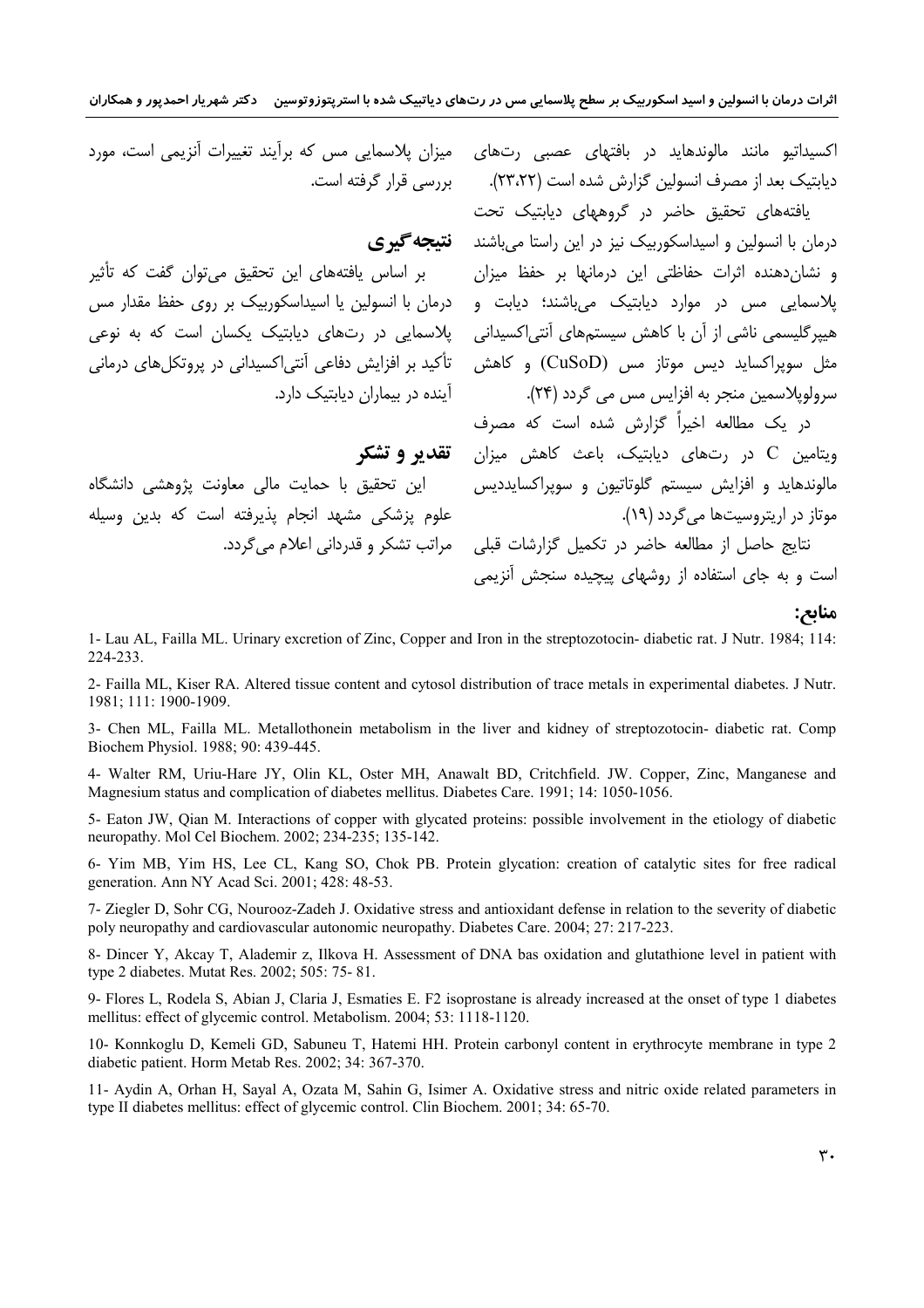12- Niru-Addams JY, Ucker RF, Commisso JL, Keen C. Diabetes and dietary copper alter cu metabolism and oxidant defense in the rat. J Nut Biochem. 2005; 16: 312-320.

13- Walter Jr RM, Uriu H JY, Olin KL, Oster MH, Andwalt BD, Critchfield JW, et al. Copper, zinc, manganese and magnesium status and complications of diabetes mellitus. Diabetes Care. 1991; 14: 1050-1056.

14- Saari JT. Copper deficiency and cardiovascular disease: role of peroxidation Nitration and glycation .Can J Physiol Pharmacol. 2000; 78; 848-855.

15- Johansen JS, Harris AK, Rychly DJ, Ergul A. Oxidative stress and the use of antioxidants in diabetes: linking basic science to clinical practice. Cardiovasc Diabetol. 2005; 4 (1): 5-7.

16- Piotrowski P. Are experimental models of useful for analysis of changes in central nervous system in human diabetes. Folia Neuropathol. 2003; 41 (3): 167-174.

17- Biessels GJ, Kamal A, Urban FJA, Spruijt BM, Erkelens DW. Water maze learning and hippocampal synaptic placticity in streptozotocin- diabetic rats. Effects on insulin treatment. Brain Res. 1998; 800: 125-35.

18- Okouchi M, Okayama N, Aw YT. Deferential susceptibility of naïve and differentiated PC-12 cells to methylglyoxal-induced apoptosis: influence of cellular Redox. Cur Neurovascul Res. 2005; 2: 13-22.

19- Aksoy N, Vural H, Sabuncu T, Arslan O, Aksoy S. Beneficial effects of vitamins C and E against oxidative stress in diabetic rats. Nut Res. 2005; 25: 625- 630.

20- Islam KN, Takahashi M, Higasiyama S, Myint T, Uozumi N. Fragmentation of ceruloplasmin following nonenzymatic glycation reaction. J Biochem. 1995; 118: 1054-1060.

21- Brownlee M. Biochemistry and molecular biology of diabetic complications .Nature. 2001; 414: 813-820.

22- Ozkan Y, Yilmaz O, Ozturk AI, Ersan Y. Effects of triple antioxidant combination (vitamin E,C and á-lipoic acid)with insulin on lipid and cholesterol levels and atty acid composition of brain tissue in experimental diabetic and nondiabetic rats. Cell Biol Int. 2005; 29: 745-760.

23- Muraich M, Morell FB, Alexander G, Blomhoff R, Barcia J, Arnal E, et al. Lutein effect on retina and hippocampus of diabetic mice. Free Rad Biol Med. 2006; 41: 979-984.

24- Kinlaski M, Sledziewski A, Telejko B, Zarzycki W, Kinalaska I. Lipid peroxidation and scavenge ring enzyme activity in streptozotocin induced diabetes. Acta Diabetol. 2000; 37: 179-183.